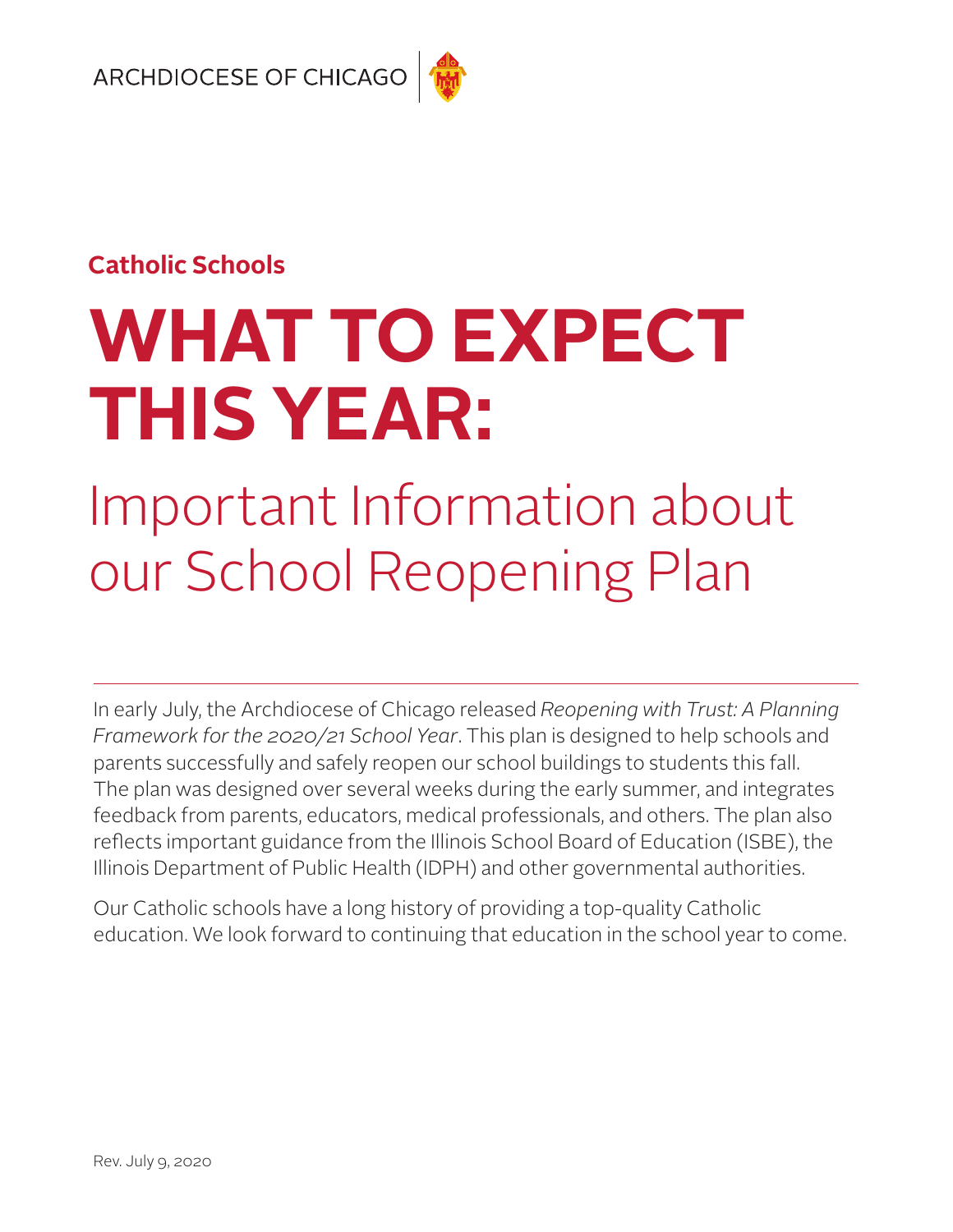## Fundamental Principles of our Reopening Plan



## **ALL STUDENTS**

Our plan allows us to welcome back all students for full-day instruction.

## **COHORT MODEL**

Students will be assigned to a "cohort," which will usually correspond to their homeroom class. Students remain with their cohorts all day. Students within a cohort should remain physically as far apart as possible. To contain any illness, cohorts are not mixed together during the day.



## **BUILDING LAYOUT**

In order to keep cohorts intact, schools are evaluating pick-up and drop-off procedures, routes within the school building, etc. Signage and tape on the floors will be used to assist clarity in traffic flow.



## **MASKS**

All individuals over the age of 2 will be required to wear a mask. Masks may only be removed during designated activities (such as lunch and recess) if students remain physically distant.



## **TEMPERATURE CHECKS**

Parents should take the temperatures of their children daily. Temperature checks will also occur as students enter the school building every day.



## **INFECTION PROTCOLS**

Our plan provides for clear guidance on how to address individuals with COVID-19 symptoms and/or positive COVID-19 tests.



## **VIRTUAL LEARNING OPTION**

Families who are not ready to return to school will have a virtual learning option through the Archdiocese of Chicago.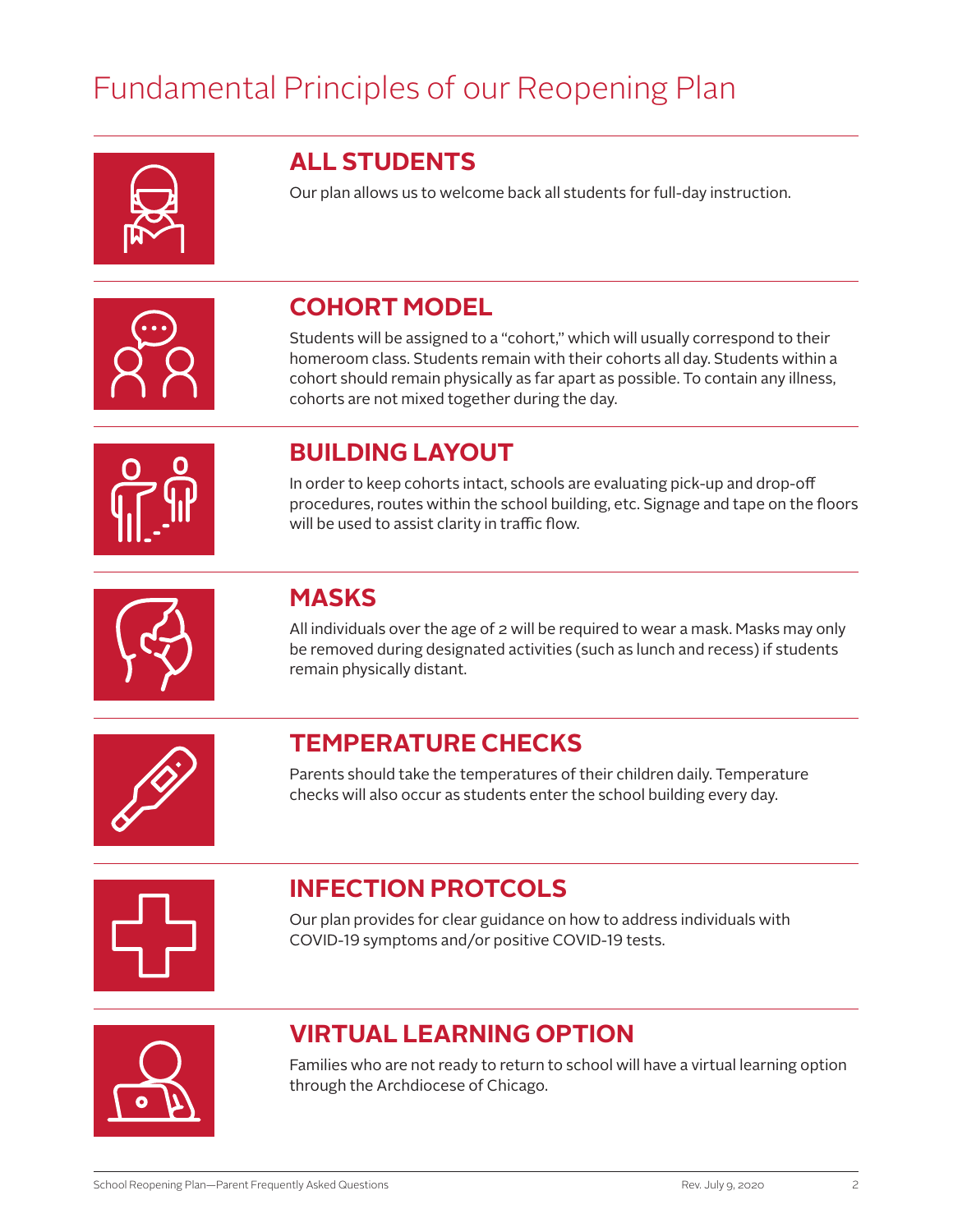## Frequently Asked Questions (FAQ) for Parents/ Guardians Regarding the Reopening of Catholic School Buildings

We know that parents have many questions about the start of the school year. In this document, we have outlined many of the frequently asked questions (FAQ) from parents about our reopening plan. These questions are divided up into four sections, each addressing a separate aspect of the reopening process. The categories are:

- 1. **Health and Safety:** General health and safety questions, such as social distancing, masks, and facility cleaning.
- 2. **Infection Protocols:** How we will handle instances where students or employees become ill.
- 3. **Academics and Programming:** Questions related to how classes will be taught. This section also includes information on school events (such as masses or assemblies) and extracurricular activities.
- 4. **Tuition:** Questions about tuition payments during the upcoming school year.

Please note that the School Reopening Plan contains general guidance for schools. Each school must apply these guidelines for their own unique school setting. As such, if you have specific questions about how these guidelines apply for your school, we encourage you to contact your school's principal.

## HEALTH AND SAFETY

#### **Q: What does "reopening our schools" really mean?**

A: Gathering as a school community is an integral part of Catholic education. Our plan is to reopen our school buildings to students this fall. This means that all students are welcome to return to classes for face-to-face instruction. We have developed an in-depth plan that addresses numerous aspects of the reopening process, and how schools will function once reopened.

#### **Q: Will students be safe when school is reopened? Has your plan been reviewed by medical professionals?**

A: Safety is always our top priority in Catholic education. In constructing our reopening plan, we have closely studied guidance from federal and state authorities, as well as the Illinois Department of Health (IDPH). Our plan has been reviewed by a panel of medical experts. We have confidence that our students can return safely in the fall.

#### **Q: Who decides when a school has met the requirements to reopen? When will this happen?**

A: Our plan includes specific requirements that schools must meet in order to reopen. Schools must complete a checklist and submit it to the archdiocese for review. In completing this checklist, schools have been asked to form two "Reopening Teams," one for Health and Safety and a second for Academics. The teams will help the principal think through the school's specific reopening strategy and complete the checklist of requirements. The archdiocese will determine if/when a school is ready to reopen.

#### **Q: Will all students be allowed to return to school at the same time?**

A: Yes. Our plan provides for the return of all Catholic school students for full-day instruction.

#### **Q: Will students need to wear masks at school?**

A: Yes. As per directives of the state, all individuals above the age of two will need to wear masks while at school. Masks may be removed for brief periods of time under certain circumstances (such as outdoor play or lunch). However, when masks are removed, students must remain physically distant from one another (at least six feet).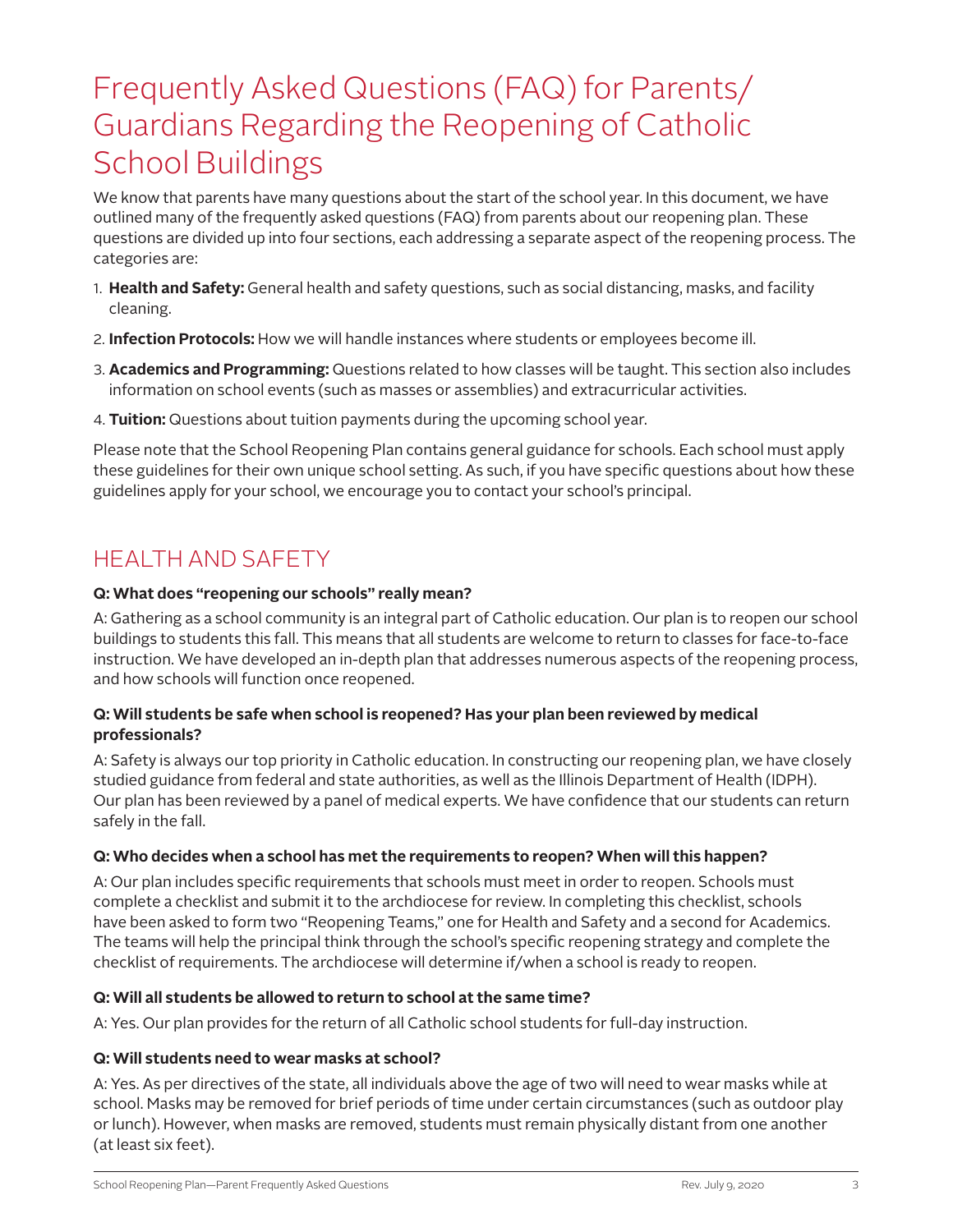#### **Q: Do I need to purchase masks for my child?**

A: Yes. We are asking all parents to purchase masks for their child. Parents may opt to buy disposable or reusable masks. For disposable masks, each mask must be thrown away at the end of every school day and parents should send plenty of extra masks to school with their child. For reusable masks, masks should be cleaned after every use and students should send at least one extra reusable mask at school.

#### **Q: Can face shields be used instead of masks?**

A: No. Face shields cannot be used instead of masks, as per directives of the Illinois Department of Public Health (IDPH).

#### **Q: Will teachers teach children how to use masks?**

A: Yes. We know that students (especially young children) will need training to learn how to properly wear masks. We will spend time at the beginning of the year helping children learn how to safely keep masks in place.

#### **Q: Will students be required to physically distance at school?**

A: Our plan calls for each student to be part of a larger group of students called a "cohort." Each cohort will roughly align with a homeroom class. When students are with their cohort, they should remain as far apart as possible, but do not need to keep at least six feet apart. Homeroom teachers are also part of cohorts, and can walk around their classroom to monitor student classwork. When students are around other cohorts, they should remain at least six feet apart. We believe the cohort model provides for better containment should there be a positive case of COVID-19 (see the Infection Protocol section).

#### **Q: Should I take my child's temperature every day before school?**

A: Yes. A high fever is a key symptom of COVID-19. Parents should take their child's temperature every day before their child is taken to school. If your child has a fever of over 100.4°F, your child should be kept home from school. You should contact your child's doctor and the school's main office. Similarly, you should ask your child if he/she has any of the other **[symptoms](https://www.cdc.gov/coronavirus/2019-ncov/symptoms-testing/symptoms.html)** of COVID-19, such as a sore throat, coughing, or nausea. If your child complains of these symptoms, you should keep him/her home and contact your doctor and the school office.

For more information about how to handle the potential illness of your child, please see the Infection Protocol section.

#### **Q: How will drop off and pick-up be handled?**

A: We are asking each school to carefully evaluate drop off and pick up procedures. Schools will use various entrances and exits to minimize contact between student cohorts. Parents will be asked not to congregate near school doors. Your principal will communicate specific drop off and pick up procedures to you ahead of the start of school.

In addition, when students enter school every day, they will be asked to participate in three tasks. These are:

- 1. A temperature check, administered by a school employee (please note that parents should also take temperatures every day, as noted above).
- 2. Students should wash their hands with soap or use hand sanitizer.
- 3. Students will be asked if they are feeling well.

If a student has a temperature above 100.4°F or complains of other COVID-19 symptoms, he/she will be immediately sent to the office. Parents will be contacted and asked to pick up the child (see Infection Protocol section for more information).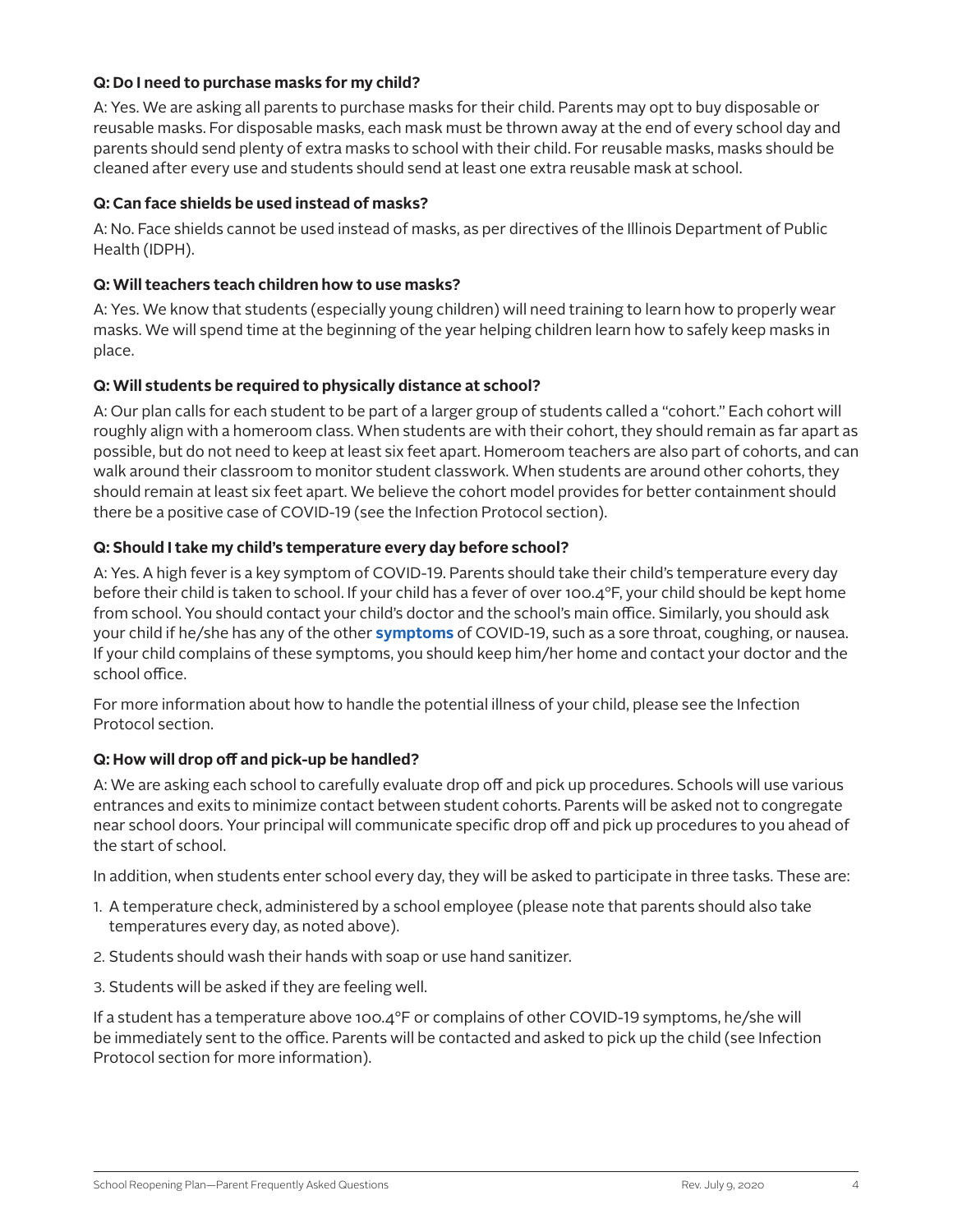#### **Q: What does the plan say about safety and cleanliness requirements for school buildings?**

A: Our plan includes very specific requirements for the ongoing cleaning and sanitizing of our school buildings. Generally speaking, buildings will be cleaned very frequently, with a particular focus on high-traffic areas and common surfaces. Windows and/or vents should be opened to maximize air flow. Barriers will be installed in main office areas. Our plan contains instructions for schools on managing shared areas such as hallways, gymnasiums, cafeterias and bathrooms.

#### **Q: How will lunch take place when school reopens?**

A: Our plan asks that schools think differently about lunchtime. Cafeterias may only seat 50 or fewer students, and students must be physically distant. As such, each school is developing a customized plan that fits their unique building. Some schools may ask students to eat lunch in their classrooms and/or have students use the cafeteria in staggered shifts.

#### **Q: What about recess?**

A: Schools may still conduct recess, but schools must fulfill defined safety requirements. For example, cohorts must be spread out from one another. If recess is outdoors, masks may be removed, but students will stay at least six feet apart.

#### **Q: Can I still volunteer at school?**

A: We have asked schools to minimize the number of volunteers this year in an effort to mitigate risk. Thus, your school will likely not allow you to volunteer.

#### **Q: Will extended care (before and after care) be available this year?**

A: Yes. Schools may continue to offer extended care. Our plan includes specific requirements for such care (including masks).

#### **Q: My child and/or another member of my household is in an at-risk group for COVID-19. Should I send my child to school?**

A: Centers for Disease Control (CDC) has defined **[conditions in which certain people may be more at risk](https://www.cdc.gov/coronavirus/2019-ncov/need-extra-precautions/people-at-increased-risk.html)  [for severe illness through COVID-19](https://www.cdc.gov/coronavirus/2019-ncov/need-extra-precautions/people-at-increased-risk.html)**. If your child or another member of your household is in an at-risk group, we encourage you to speak to your doctor. Ultimately you should decide whether it is safe for your child to attend school. A virtual learning option will be available for families that do not wish to return (see next question).

#### **Q: What do I do if I do not feel safe sending my child back to school?**

A: We have taken every step to ensure the safety of students at our schools this fall. However, we understand that some families still may not wish to return. Some families may include individuals in at-risk groups for COVID-19, while others may feel general anxiety. As such, the archdiocese is developing a virtual learning option that will be available to any family that does not wish to return in the new year. The family will remain enrolled at their current school and will be asked to continue paying tuition. The archdiocese will work with you and your school to provide a high-quality virtual learning alternative.

If you feel you do not wish to return for physical instruction this year (or at least at the start of the year), please contact your school's principal and more information will be provided.

#### **Q: Is it okay for my family to travel out of town during the COVID-19 pandemic?**

A: We recommend that you not travel out of town during the current pandemic. However, if travel is necessary, we encourage you to become familiar with the **[IDPH's Travel Guidelines](https://www.dph.illinois.gov/topics-services/diseases-and-conditions/diseases-a-z-list/coronavirus/travel-guidance)**. If you or a member of your household travels to another country or to a state identified by the IDPH as having a surge in COVID-19 cases, your school may ask you to wait for 14 days until returning your child to school.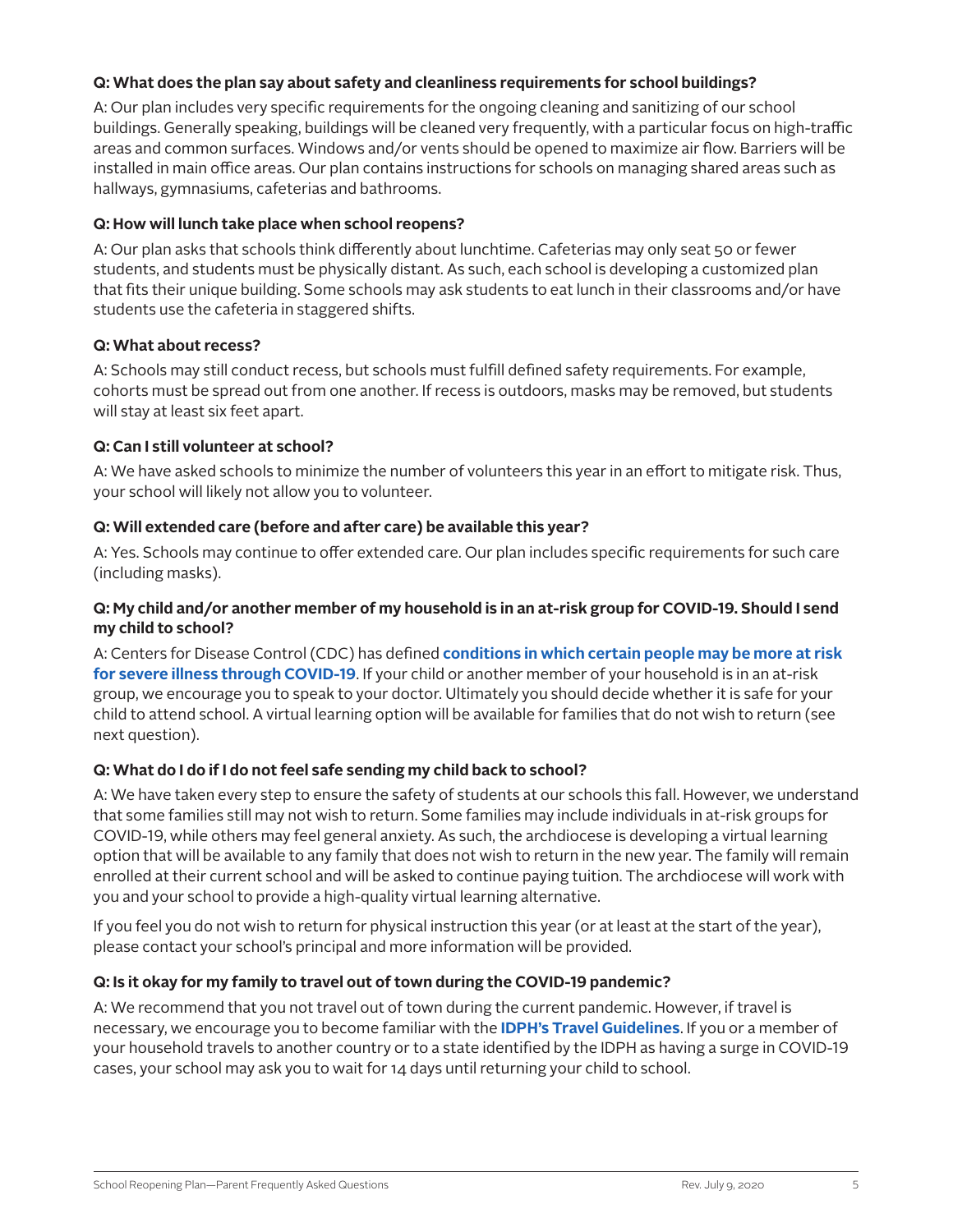#### **Q: What happens if there is a COVID-19 surge in greater Chicago and the state imposes more restrictions on schools?**

A: If a COVID-19 surge occurs, we will work closely with state officials to determine whether we can continue face-to-face instruction (even on an alternate schedule). If necessary, we will return to at-home virtual instruction.

## INFECTION PROTOCOLS

#### **Q: What are the symptoms of COVID-19?**

A: The Centers for Disease Control (CDC) has identified several **[symptoms](https://www.cdc.gov/coronavirus/2019-ncov/symptoms-testing/symptoms.html)** of COVID-19, including high fever (above 100.4°F), sore throat, coughing, nausea, headache, muscle aches, loss of taste or smell, runny nose, fatigue, diarrhea and difficulty breathing.

#### **Q: What should I do if my child has symptoms of COVID-19?**

A: If your child shows **[symptoms](https://www.cdc.gov/coronavirus/2019-ncov/symptoms-testing/symptoms.html)** of COVID-19, you should contact your doctor. Your doctor may ask that your child participate in a COVID-19 test. You should alert your school's main office and not send your child to school.

If the symptoms occur during the school day, your child will be immediately sent to the office and you will be contacted to pick your child up from school.

#### **Q: My child had COVID-19-like symptoms, but tested negative for COVID-19. When can he/she return to school?**

A: If your child does not have COVID-19, but has another illness, you should keep your child home until the illness' symptoms disappear. Your school will require you to provide a negative COVID-19 test and/or a doctor's note before your child can return to school.

#### **Q: What should I do if my child tests positive for COVID-19?**

A: You should immediately contact your doctor for additional instructions. You should also contact your school's main office. You should not send your child to school.

#### **Q: When can a student return to school after receiving a positive COVID-19 test?**

A: If a student tests positive for COVID-19 or does not seek medical attention, students must isolate and not return to school until they have met CDC's **[criteria to discontinue home isolation](https://www.cdc.gov/coronavirus/2019-ncov/if-you-are-sick/steps-when-sick.html#discontinue-isolation)**. This includes:

- 1. Three or more days without a high fever;
- 2. A reduction of other COVID symptoms by at least 75 percent; and
- 3. At least 14 days have passed since symptoms first appeared.

#### **Q: What should I do if a member of my household (who is not my child) tests positive for COVID-19?**

A: You should immediately contact your school's main office. Your school will ask that you keep your child home for at least 14 days. If your family member recovers from COVID-19 (through meeting the criteria in the previous question) AND your child shows no COVID-19 symptoms for the 14-day period, your school may allow your child to return.

#### **Q: What happens if my child's teacher tests positive for COVID-19?**

A: Should any employee have COVID-19 symptoms or tests positive for COVID-19, we will follow the same protocols used for students (see above). If your child's teacher becomes sick and is unable to work, your school will provide a substitute teacher.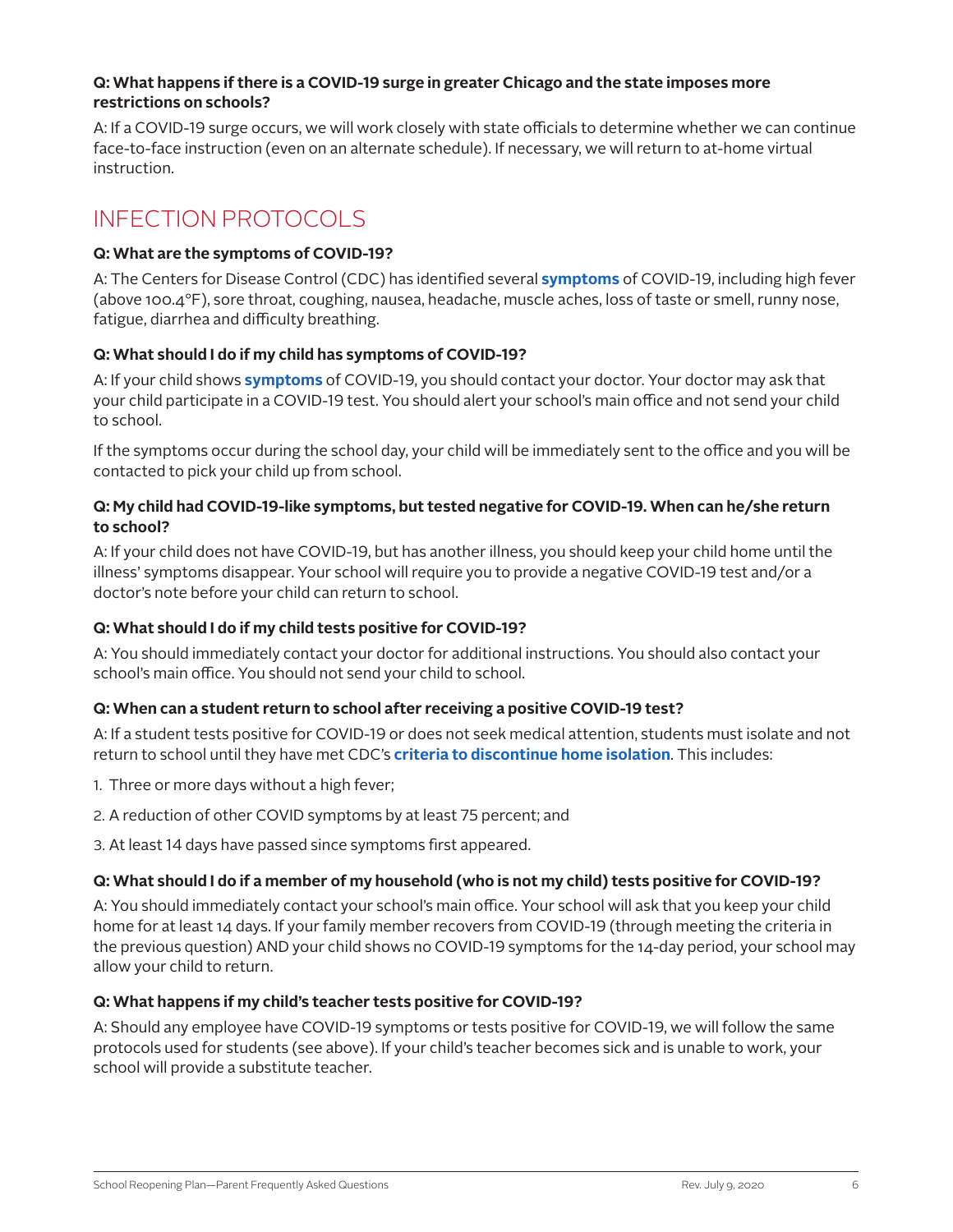#### **Q: What happens if another student in my child's class tests positive for COVID-19?**

A: Your school will make all parents aware that a student has tested positive for COVID-19. All students in the cohort will be monitored closely for COVID-19 symptoms. If more than one student tests positive for COVID-19, it is likely that the entire cohort will be isolated (sent home) for at least 14 days. Students will be allowed to complete work virtually while the cohort is away from school.

#### **Q: Could my child's school building be closed down due to COVID-19 this year?**

A: We will do our best to ensure a safe and healthy environment in the coming year. However, if numerous cases appear in a single school, resulting in the isolation of multiple classes/cohorts, we may need to close the school building and transition all students to virtual learning for a time. Parents will be updated regularly should that need arise.

## ACADEMICS AND PROGRAMMING

#### **Q: Will my child's curriculum be changed this year?**

A: Schools will still deliver high-quality instruction in core subjects (religion, language arts, math, science and social studies). Special requirements will be in place for departmentalized classes and special area subjects (see sections below). The implementation of safety and health requirements (outlined earlier in this FAQ) will create new complexities in instruction, but our commitment remains to provide your child the best possible faith-based education.

#### **Q: Will my child's classroom look different?**

A: We have instructed schools to spread out desks and tables in classrooms as much as possible. In order to maximize floorspace, we've asked teachers to remove non-essential furniture and other items. We have also asked that desks and tables be arranged so that they face the front of the room. These steps were taken to minimize risk of any infection in the classroom.

#### **Q: Will students share school supplies?**

A: No. We are asking schools to ensure that students not share school supplies (e.g., books, crayons, technology, etc.), including for such subjects as art and music. Exceptions may be made for activities outdoors (such as outdoor physical education classes). If it is impossible to avoid sharing supplies, such as computers in a computer lab, such supplies must be cleaned after every use.

#### **Q: I have a child in preschool or kindergarten. Is high-quality learning possible?**

A: Yes. We are working very closely with our early education teachers to continue the best possible quality of instruction in preschool and kindergarten. While health and safety requirements are in place, our teachers will continue to work hard in the coming year to ensure your child grows intellectually, emotionally and spiritually.

#### **Q: Will students still change classes?**

A: Many schools offer departmentalization, in which students change classes for core subjects (religion, language arts, math, science and social studies). This model is particularly common at the junior high level. In order to protect classes in cohorts, we are asking that students not move to different classrooms in departmentalized settings. Instead, the teacher will go to the students' homeroom and teach them there. The non-homeroom teacher should remain at least six feet apart from students at all times.

#### **Q: Will schools still offer classes in special subject areas (e.g., art, music, PE, etc.)?**

A: Yes. As with departmentalization (see last question), we will ask special subject area teachers to travel to each class' homeroom for instruction whenever possible. This will be particularly likely for such subjects as art, music, health and foreign language. If students visit spaces such as the gymnasium, computer/STEM lab or library, the room must be cleaned after every cohort.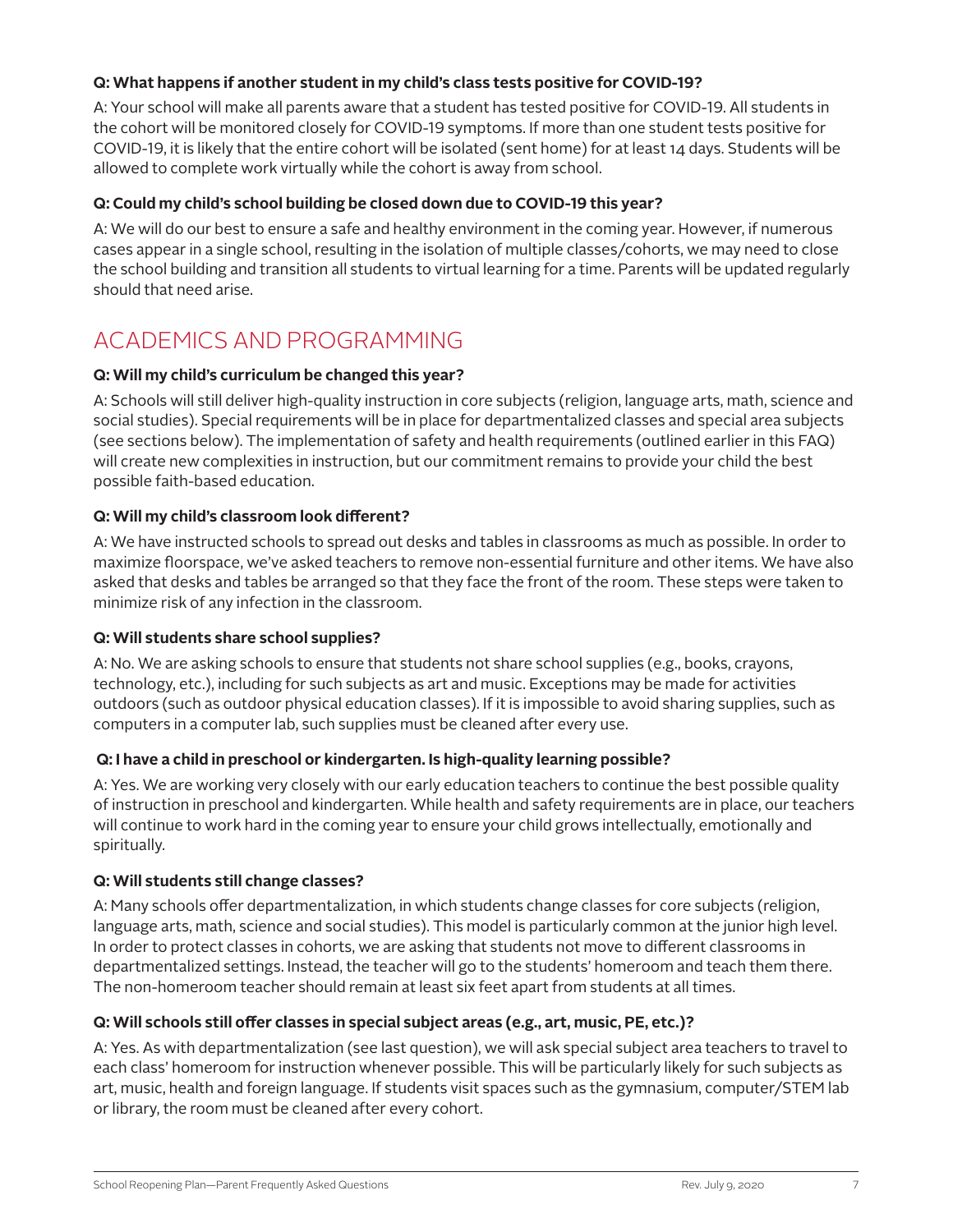#### **Q: Will tests still be given this year?**

A: Yes. It is important that we continue to gauge student academic growth throughout the school year. As such, you should anticipate tests to be administered in your child's class. These tests will include the standardized tests of the archdiocese: the i-Ready test for students in k-2 and the ACT Aspire for students in grades 3–8. Some schools have opted to administer i-Ready to students in older grades.

#### **Q: Will students participate in field trips?**

A: Due to the COVID-19 pandemic, we are asking schools not to participate in in-person field trips during the 2020/21 school year.

#### **Q: My child has a Student Support Plan (SSP) because of an identified learning, behavioral or physical need. Can the needs of my child still be met this year?**

A: As each Student Support Plan (SSP) is different, your school will be evaluating each SSP to determine whether additional modifications are needed in light of COVID-19-related health and safety protocols. Your school will contact you if it is determined that changes to the SSP need to occur. If you have urgent questions, you should not hesitate to contact your school.

#### **Q: I need to meet with a teacher or my school principal. Can these meetings occur?**

A: Yes. These meeting can take place virtually via phone or video chat.

#### **Q: Can we still have meetings of stakeholder groups, such as the School Board, Home-Family Association and Booster Club? What about fundraising events, such as an annual gala?**

A: Such meetings should take place virtually.

#### **Q: Will school masses still take place?**

A: The archdiocese has defined a specific plan for parishes that allows for the celebration of mass under very specific conditions. Schools will be asked to follow this plan, in close coordination with the local pastor and parish, in determining how/whether masses may be celebrated.

#### **Q: Will First Communion, Reconciliation, and Confirmation take place this year?**

A: Your child's school will continue to provide preparation for the Sacraments of First Communion, Reconciliation, and Confirmation. For the celebration of the Sacraments, schools and parishes must follow a specific plan defined by the archdiocese. Your school will work closely with your pastor and parish to determine the timing and schedule of these sacraments.

#### **Q: How will extracurricular activities be impacted this year?**

A: Our plan provides guidance on specific extracurricular activities. Highlights of this guidance include (by activity):

- **• Athletics:** We are awaiting further information from the state regarding athletics. More information will be provided to parents as it is known.
- **• Band:** Rehearsals for small groups (15 or fewer) may take place for non-wind instruments (e.g., percussion, strings, etc.). Students must be physically distant. Rehearsals must occur virtually for wind instruments (woodwinds and brass).
- **• Choir, Drama/School Play, Christmas Program:** Due to ongoing health concerns, we are asking schools to conduct such programs virtually or cancel them for the coming school year.
- **• Other Activities:** For other activities (e.g., chess, debate, etc.), schools must meet specific health and safety requirements. If such requirements cannot be met, these activities should be conducted virtually or canceled.